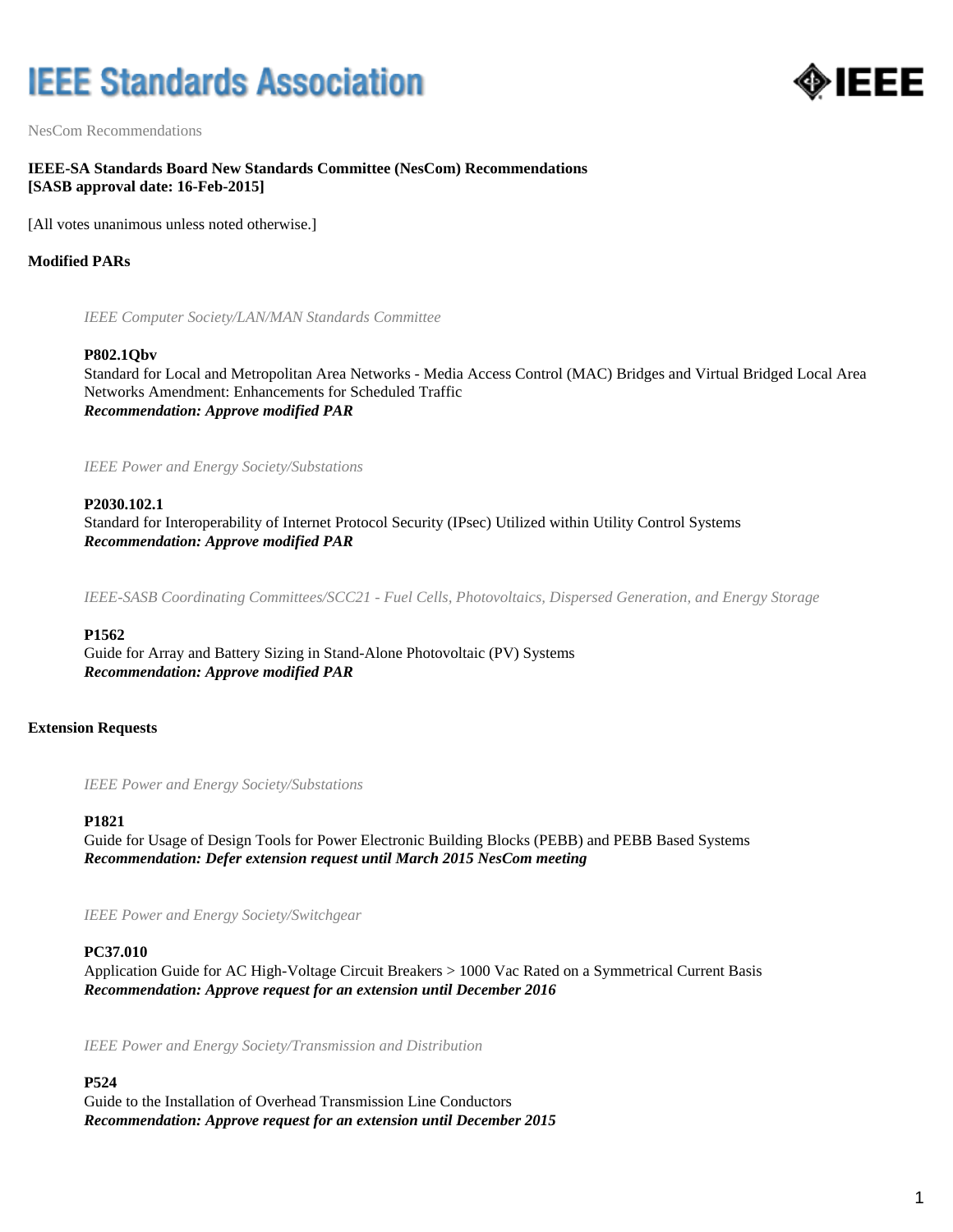# **P1048** Guide for Protective Grounding of Power Lines *Recommendation: Approve request for an extension until December 2015*

## **New PARs**

*IEEE-SA Board of Governors/Corporate Advisory Group*

## **P1863**

Guide for Overhead AC Transmission Line Design *Recommendation: Defer until March 2015 NesCom meeting*

*IEEE Computer Society/LAN/MAN Standards Committee*

# **P802.1Q-2014/Cor 1**

Standard for Local and Metropolitan Area Networks -- Bridges and Bridged Networks - Corrigendum 1: Technical and Editorial Corrections *Recommendation: Approve new PAR until December 2019*

# **P802.1Qch**

Standard for Local and Metropolitan Area Networks -- Media Access Control (MAC) Bridges and Virtual Bridged Local Area Networks Amendment: Cyclic Queuing and Forwarding *Recommendation: Approve new PAR until December 2019*

*IEEE Computer Society/Learning Technology*

**P1589**

Standard for an Augmented Reality Learning Experience Model *Recommendation: Approve new PAR until December 2019*

*IEEE Computer Society/Microprocessor Standards Committee*

## **P1788.1**

Standard for Interval Arithmetic (Simplified) *Recommendation: Approve new PAR until December 2019*

*IEEE Computer Society/Software & Systems Engineering Standards Committee*

## **P1723.1**

Open Group Standard SOA Reference Architecture *Recommendation: Approve new PAR until December 2019*

## **P1723.2**

The Reference Architecture Foundation for Service Oriented Architecture Version 1.0 *Recommendation: Approve new PAR until December 2019*

## **P90003**

Adoption of ISO/IEC 90003:2014, Software Engineering -- Guidelines for the Application of ISO 9001:2008 to Computer Software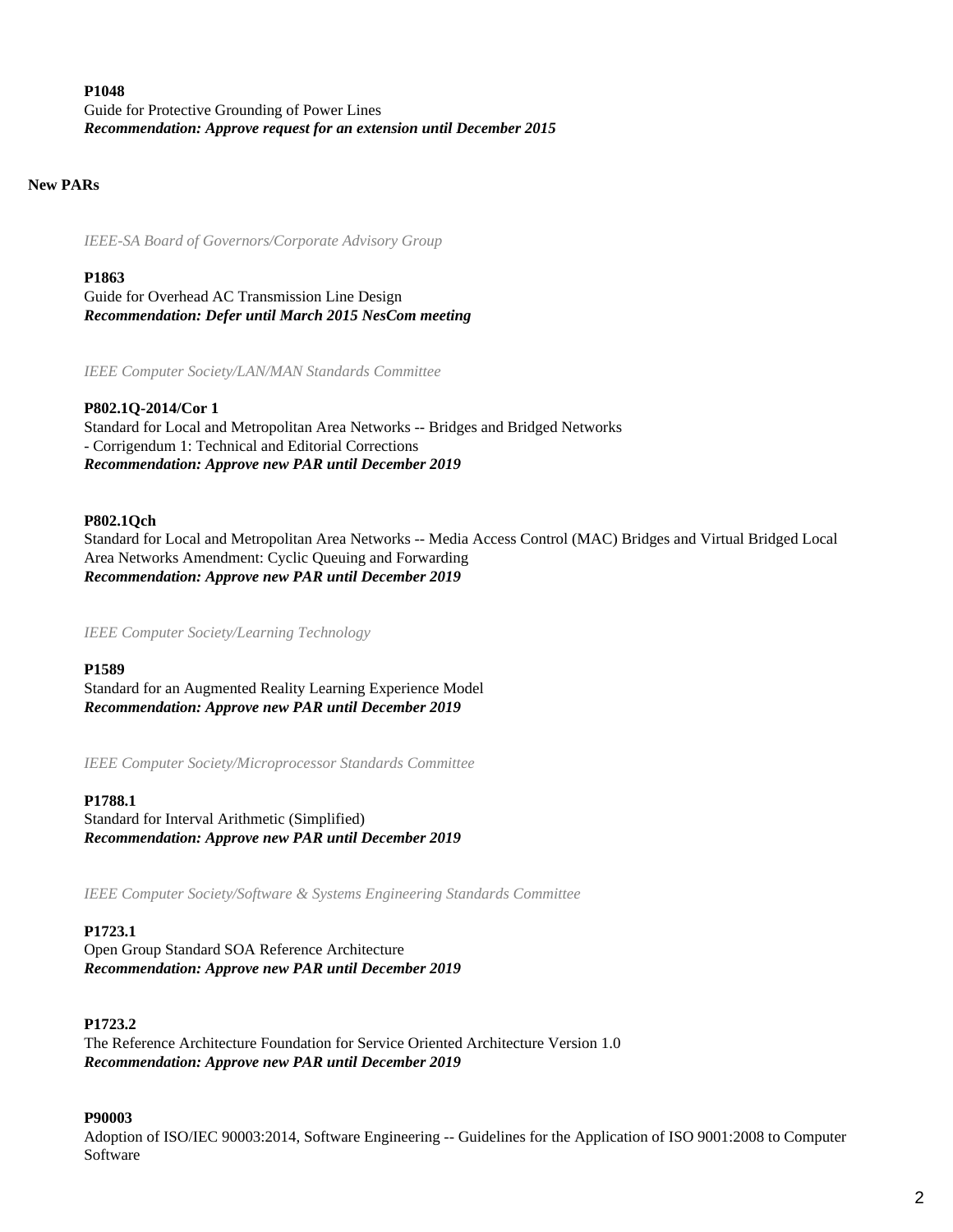## *Recommendation: Approve new PAR until December 2019*

*IEEE Power and Energy Society/Switchgear*

#### **PC37.20.10**

Standard for Definitions for AC (52 kV and Below) and DC (3.2 kV and Below) Switchgear Assemblies *Recommendation: Approve new PAR until December 2019*

*IEEE-SASB Coordinating Committees/SCC21 - Fuel Cells, Photovoltaics, Dispersed Generation, and Energy Storage*

#### **P2030.9**

Recommended Practice for the Planning and Design of the Microgrid *Recommendation: Approve new PAR until December 2019*

*IEEE Vehicular Technology Society/Rail Transportation Standards Committee*

#### **P1653.5**

Recommended Practice for Controlled Rectifiers for Traction Power Substation Applications *Recommendation: Approve new PAR until December 2019*

### **PARs for the Revision of Standards**

*IEEE Computer Society/LAN/MAN Standards Committee*

#### **P802.1AS**

Standard for Local and Metropolitan Area Networks - Timing and Synchronization for Time-Sensitive Applications *Recommendation: Approve PAR for the revision of a standard until December 2019*

*IEEE Computer Society/Software & Systems Engineering Standards Committee*

#### **P26513**

Systems and Software Engineering -- Requirements for Testers and Reviewers of User Documentation *Recommendation: Approve PAR for the revision of a standard until December 2019*

*IEEE Engineering in Medicine and Biology Society/IEEE 11073TM Standards Committee*

#### **P11073-10424**

Health Informatics -- Personal Health Device Communication - Part 10424: Device Specialization -- Sleep Apnoea Breathing Therapy Equipment (SABTE) *Recommendation: Approve PAR for the revision of a standard until December 2019*

#### **P11073-20601**

Health Informatics -- Personal Health Device Communication - Part 20601: Application Profile - Optimized Exchange Protocol *Recommendation: Approve PAR for the revision of a standard until December 2019*

*IEEE Power and Energy Society/Electric Machinery*

**P1553** Standard for Voltage Endurance Testing of Form-Wound Coils and Bars for Hydrogenerators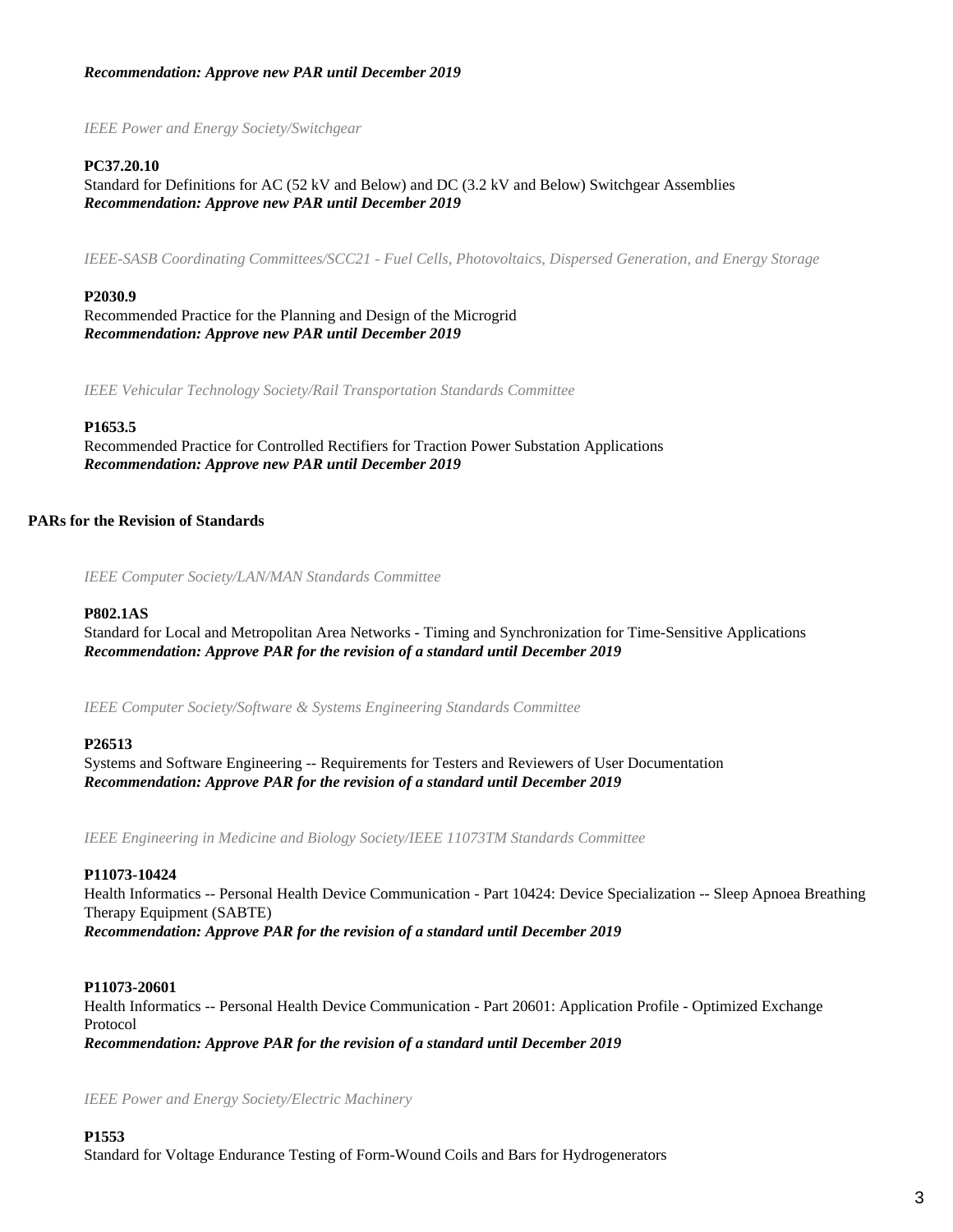# *Recommendation: Approve PAR for the revision of a standard until December 2019*

*IEEE Power and Energy Society/Nuclear Power Engineering*

#### **P603**

Standard Criteria for Safety Systems for Nuclear Power Generating Stations *Recommendation: Approve PAR for the revision of a standard until December 2019*

*IEEE Power and Energy Society/Switchgear*

#### **PC37.27**

Application Guide for Low-Voltage AC (635 V and below) Power Circuit Breakers Applied with Separately-Mounted Current-Limiting Fuses *Recommendation: Approve PAR for the revision of a standard until December 2019*

*IEEE Power and Energy Society/Transformers*

#### **PC57.127**

Guide for the Detection, Location and Interpretation of Sources of Acoustic Emissions from Electrical Discharges in Power Transformers and Power Reactors *Recommendation: Approve PAR for the revision of a standard until December 2019*